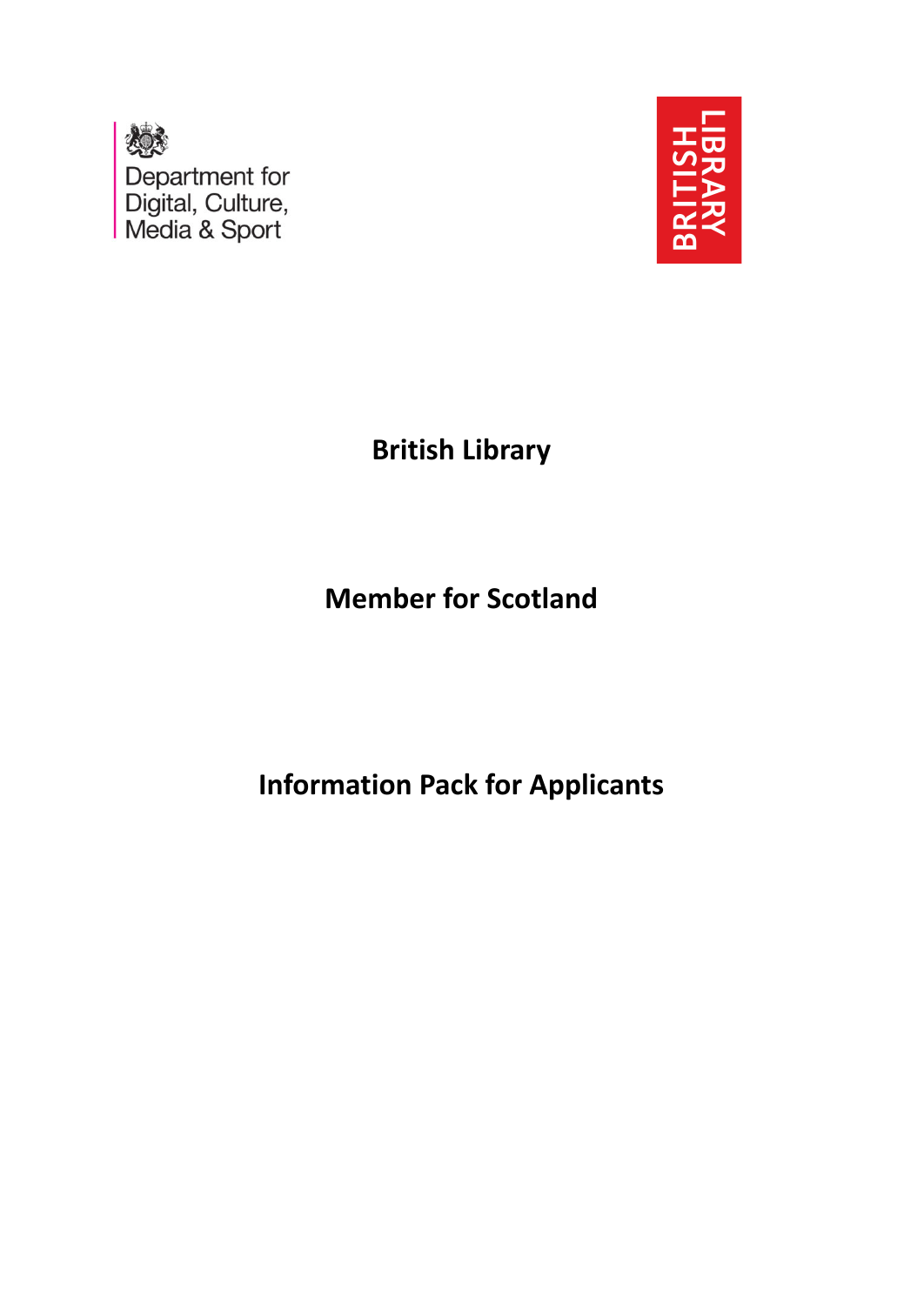# **Vacancy Description**

The Secretary of State for Digital, Culture, Media and Sport wishes to appoint a new member with a specialist knowledge of Scotland to the Board of the British Library, one of the world's greatest libraries, at a critical and exciting moment in its history as it responds to the unprecedented effects of Covid-19.

DCMS is committed to eliminating discrimination and advancing equality of opportunity in its public appointments. We particularly encourage applicants from underrepresented groups and those who have achieved success through non-traditional educational routes. This ensures that boards of public bodies benefit from a full range of diverse perspectives and are representative of the people they serve.

# **The British Library**

As the national library of the United Kingdom, the British Library's mission is to "make our intellectual heritage accessible to everyone, for research, inspiration and enjoyment". Choice of the word 'everyone' is deliberate to include all communities and the Library aims to reflect the diversity of contemporary UK society. The British Library is committed to supporting diversity and inclusion, and the Board is actively seeking to improve its own diversity and will especially welcome the applications of candidates from underrepresented groups and those from a wide range of cultural and geographic backgrounds.

In 2023, the British Library will mark its 50th anniversary as the national library of the United Kingdom and, in *Living Knowledge*, the Library has set out an ambitious vision for growth, innovation and development as that landmark date approaches. Major developments underway include projects to digitise and make globally available its most important historic collections; to refresh and transform its service to researchers, online and on-site; to widen its reach and presence for people across the UK, including new partnerships with public libraries; to extend and enhance its Grade 1-listed building in St Pancras, London, as part of a major development partnership; and – over the longer term – to renew and improve its 43-acre campus at Boston Spa in Yorkshire, where the majority of the collection is now held.

The British Library Board is responsible for establishing the overall strategic direction of the organisation under the terms of the British Library Act 1972 and within the policy and resources framework agreed with the Secretary of State.

#### **The role of Board Members**

Members of the Board have corporate responsibility for ensuring that the British Library complies with any statutory or administrative requirements for the use of public funds. Other important responsibilities of Board members include:

- overseeing the delivery of planned results by monitoring performance against strategic objectives and targets;
- representing the Library, as its ambassadors, to stakeholders and potential donors; and
- ensuring that high standards of corporate governance are observed at all times.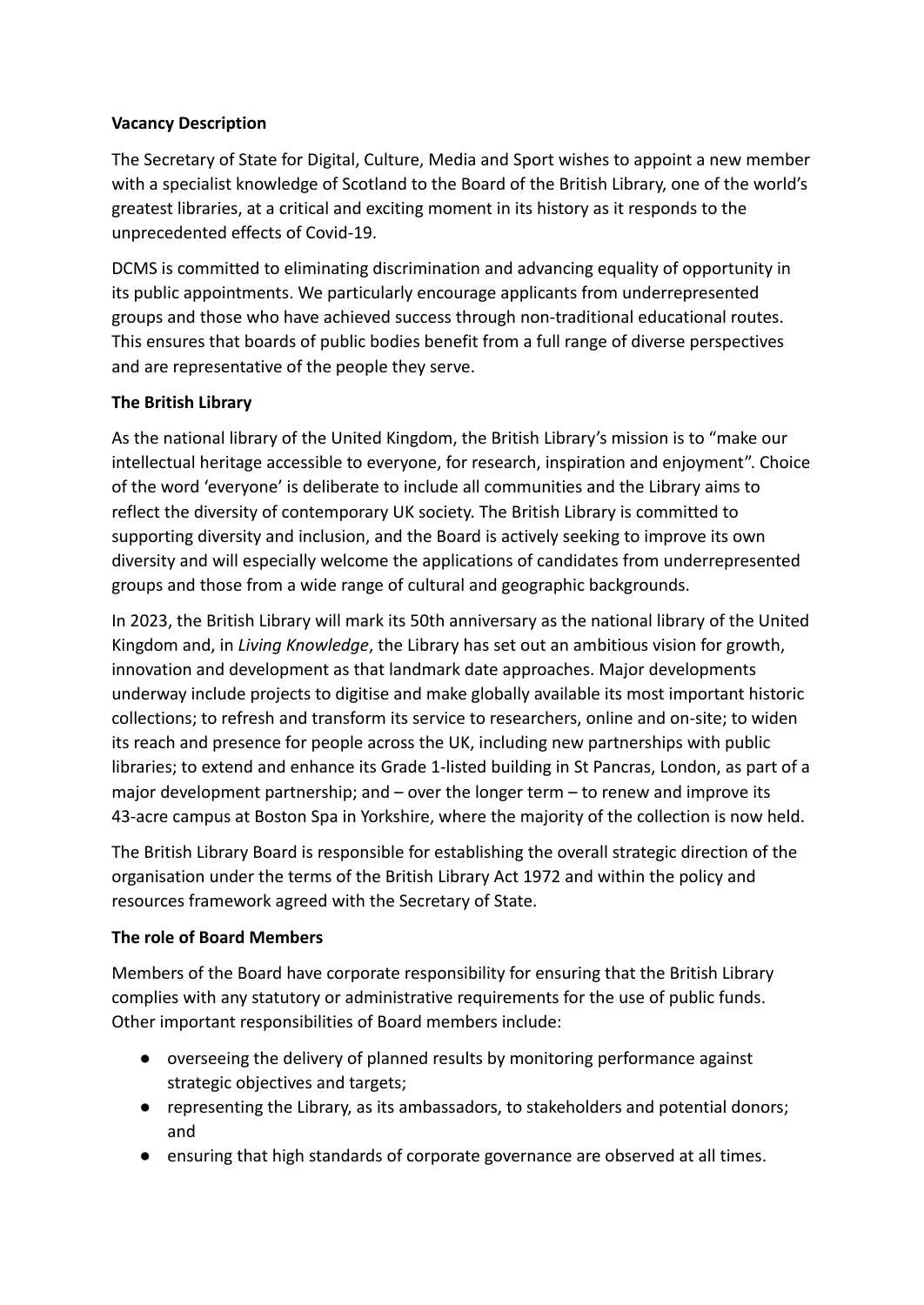# **Person Specification**

The successful candidate to this role will be able to demonstrate in their application the majority of the following qualities to a high standard:

- A demonstrable 'special knowledge of Scotland' and the ability to bring to the Board a broad appreciation of the historic, social and political context of Scotland within the United Kingdom;
- A strong commitment to, and appreciation of, the British Library's vision and values, and its public service and entrepreneurial goals;
- An interest in the strategic issues facing the national library in the context of the UK's research infrastructure and knowledge economy over the next decade;
- Sound intellect and judgement and experience of strategic decision making, with the ability to operate effectively at Board level or equivalent;
- Good communication skills, with the ability to act as an ambassador to people of all backgrounds for the Library's traditions and its strategic digital agenda;
- A commitment to preserving cultural heritage, and improving education and understanding of British and World history and;
- A strong commitment to engaging communities outside of London, and factoring UK-wide perspectives into all decision-making.

Desirable, but not essential, skills include the ability to contribute from a deep knowledge and understanding in one or more of the following fields: medicine, life sciences, physical sciences, data sciences, higher education, commercial law, business or governance. Other desirable criteria include proven commercial ability and budget management experience and the ability to participate and network in support of the Library's fund-raising activities.

# **The Current British Library Board**

The British Library Board currently comprises 9 members, and is led by the Chair, Dame Carol Black.

# **Location**

Most of the Board members' work is based at the Library's building in St Pancras, London. At least one Board meeting per year is held in the Library's campus in Yorkshire. The successful candidates will be expected to undertake some travel in connection with the role, for which reasonable expenses will be paid.

#### **Remuneration**

The role is remunerated at £9,130 per annum. No pension is payable for the appointment.

# **Time Requirements**

The appointment is for a term of four years, expected to start at a mutually convenient date in 2022. The role is for one to two days per month.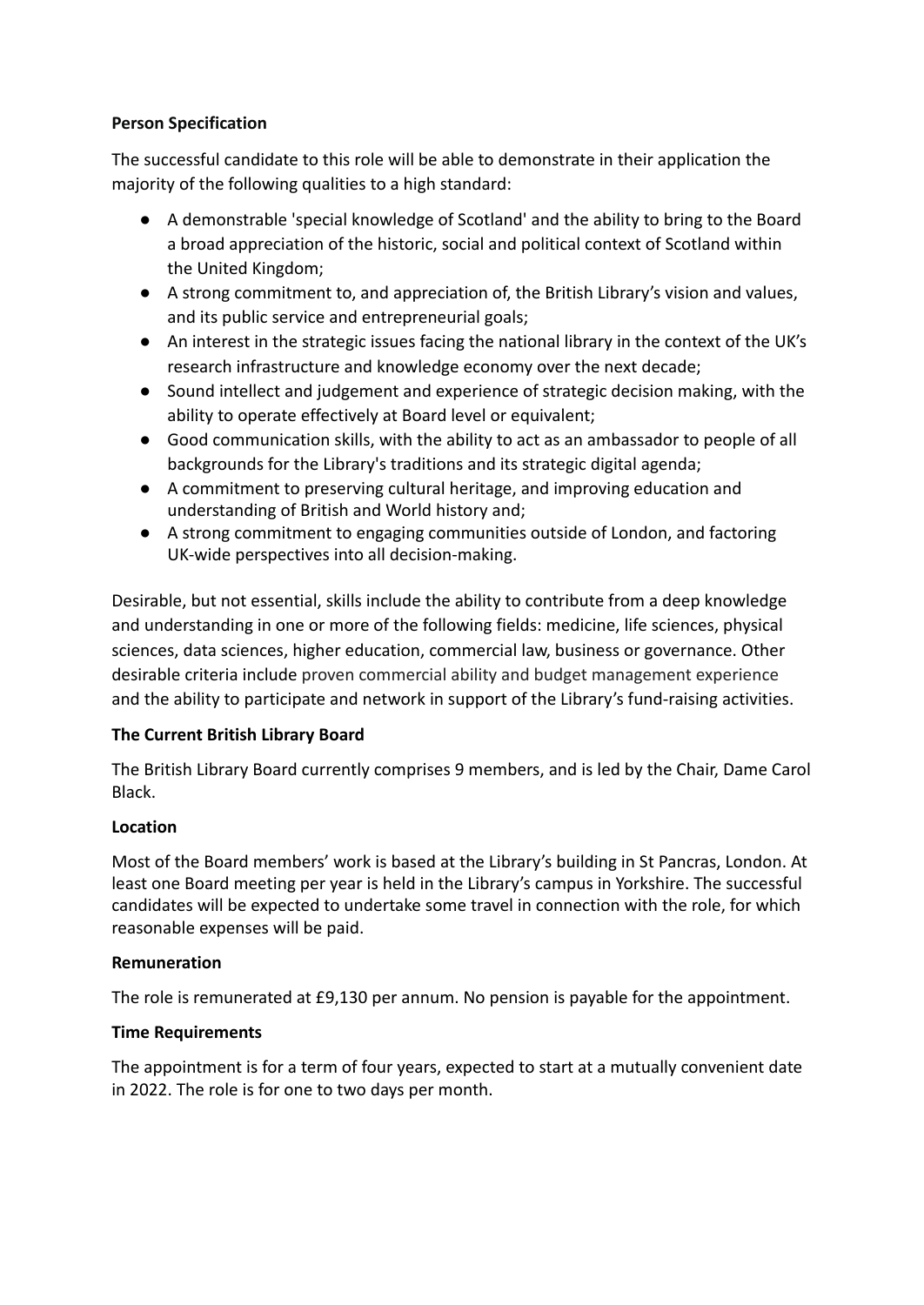## **How to Apply**

To apply, please send:

- a CV of not more than two sides of A4;
- a supporting statement of not more than three sides of A4, providing examples and setting out how you meet the criteria;
- The Diversity Monitoring Form which must be completed by clicking this [link,](https://forms.gle/JqkFSkvoZWCwSBLbA) before submitting your application – please note this replaces the previous PDF monitoring form and;
- the Declaration of Conflicts of Interests Form.

Completed applications should be emailed to: [publicappointments@dcms.gov.uk](mailto:publicappointments@culture.gov.uk)

Please put 'British Library Scotland Member' in the Subject line.

The appointment is made by the Secretary of State for Digital, Culture, Media and Sport. If you would like to speak to someone about the application and appointment process, please contact Phil Hodges at DCMS, [philip.hodges@dcms.gov.uk](mailto:philip.hodges@dcms.gov.uk).

To talk to someone about the British Library and its Board, please contact Michelle Clewer, Head of Governance at the British Library, [Michelle.Clewer@bl.uk.](mailto:Michelle.Clewer@bl.uk)

Further information can be found on the British Library's website at [www.bl.uk](http://www.bl.uk)

#### **Diversity and inclusion**

We want to ensure any appointee is committed to promoting diversity, in its broadest possible sense. This will include embedding a commitment to the principles of levelling up and championing opportunity for all across the organisation, helping to ensure that the organisation is one in which a genuinely diverse range of views can be expressed, without fear or favour.

We ask all applicants to complete a diversity monitoring form. We hope you will help us by providing this information. Your data is not disclosed to the panel, but allows us to constantly evaluate any potential barriers to becoming a public appointee and what we can do to encourage a more diverse field to apply.

#### **Disability Confident**

We guarantee to interview anyone with a disability whose application meets the minimum criteria for the role. By 'minimum criteria,' we mean that you must provide evidence in your application, which demonstrates that you meet the level of competence required under the majority of the essential criteria.

If you wish to apply under this scheme, state this in the covering email or letter when submitting your application. This will in no way prejudice your application.

#### **Reasonable adjustments**

If you would like a confidential discussion regarding any reasonable adjustments ahead of making your application or during the process, please contact us.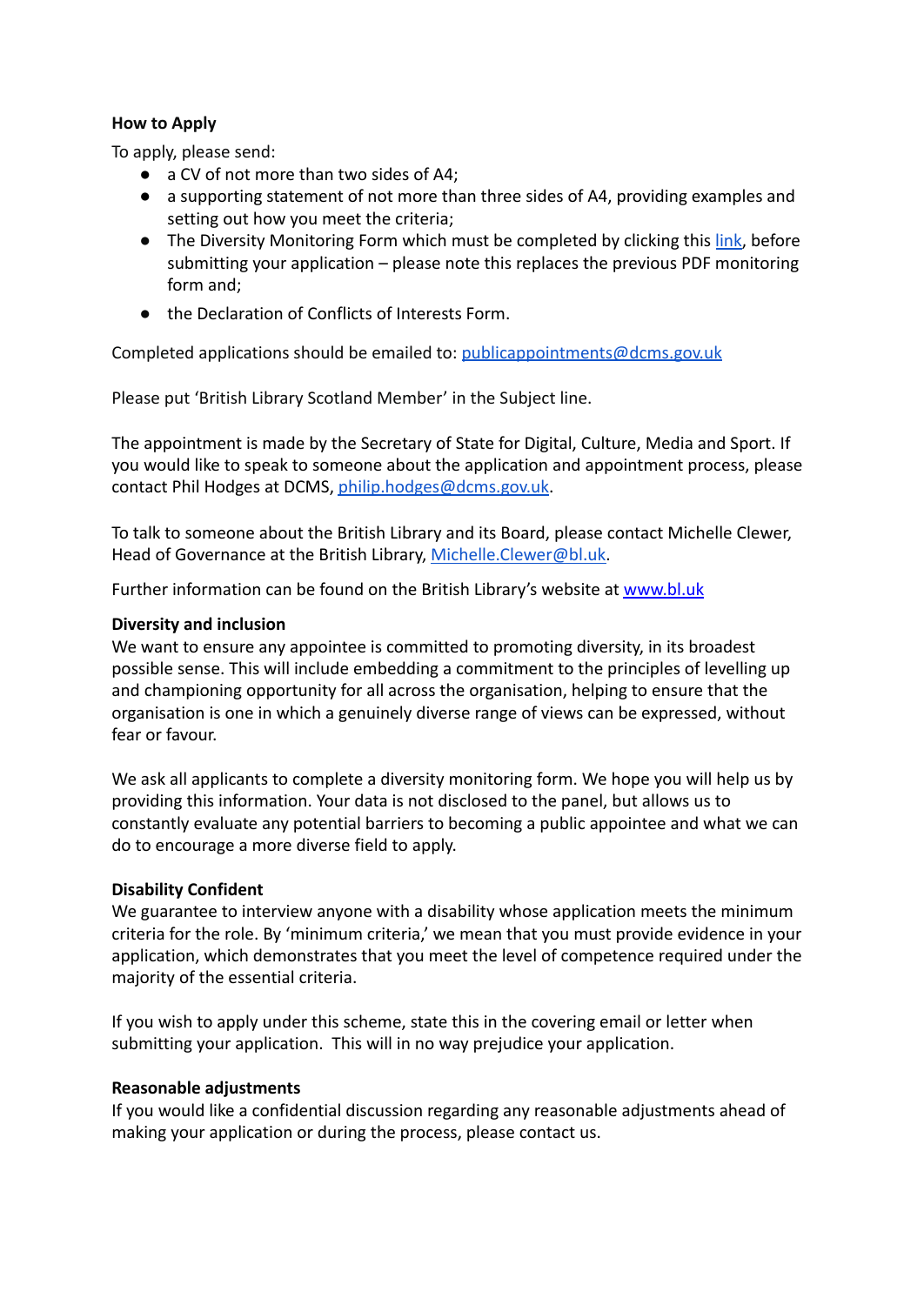## **About DCMS**

Our department operates at the heart of government on some of the UK's biggest economic and social issues. Our mission is to drive growth, enrich lives and promote the UK to the world. We champion innovation and creativity. From the Arts to Artificial Intelligence, a quarter of UK businesses are in our sectors, and are among the fastest growing of our economy. Emerging technology is opening up new possibilities for human endeavour and self-expression. But we need to harness it, create new norms for the online world and build a strong civil society so that the benefits are shared by all. Our actions over more than 25 years of DCMS have become woven into the fabric of our nation. Today we continue to shape the world we want to live in – building a future fit for everyone. DCMS is a ministerial department, supported by 45 agencies and public bodies.

### **If you are not completely satisfied**

We aim to process all applications as quickly as possible and to treat all applicants with courtesy. If you have any complaints about the way your application has been handled, please contact [publicappointments@culture.gov.uk.](mailto:publicappointments@culture.gov.uk)

### **Supporting information**

This appointments process adheres to the Cabinet Office [Governance Code on Public](https://assets.publishing.service.gov.uk/government/uploads/system/uploads/attachment_data/file/578498/governance_code_on_public_appointments_16_12_2016.pdf) [Appointments](https://assets.publishing.service.gov.uk/government/uploads/system/uploads/attachment_data/file/578498/governance_code_on_public_appointments_16_12_2016.pdf), which is regulated by the Commissioner for Public Appointments.

All applicants are expected to abide by the Seven Principles of Public Life and the [12](https://www.gov.uk/government/publications/public-bodies-non-executive-director-principles/12-principles-of-governance-for-all-public-body-neds) [Principles of Governance.](https://www.gov.uk/government/publications/public-bodies-non-executive-director-principles/12-principles-of-governance-for-all-public-body-neds)

### **Eligibility Criteria**

You cannot be considered for a public appointment if:

- you become bankrupt or make an arrangement with a creditor
- your estate has been sequestrated in Scotland or you enter into a debt arrangement programme under Part 1 of the Debt Arrangement and Attachment (Scotland) Act 2002 (asp 17) as the debtor or have, under Scots law, granted a trust deed for creditors;
- you are disqualified from acting as a company director under the Company Directors Disqualification Act 1986;
- you have been convicted of a criminal offence, the conviction not being spent for the purposes of the Rehabilitation of Offenders Act 1974 (c. 53);
- you become subject to a debt relief order or a bankruptcy restrictions order;
- you fail to declare any conflict of interest.

# **Conflicts of Interest and Due Diligence**

If you have any interests that might be relevant to the work of the British Library, and which could lead to a real or perceived conflict of interest if you were to be appointed, please provide details in your application. If you have queries about this and would like to discuss further please contact the Public Appointments Team.

Given the nature of public appointments, it is important that those appointed as members of public bodies maintain the confidence of Parliament and the public. If there are any issues in your personal or professional history that could, if you were appointed, be misconstrued, cause embarrassment, or cause public confidence in the appointment to be jeopardised, it is